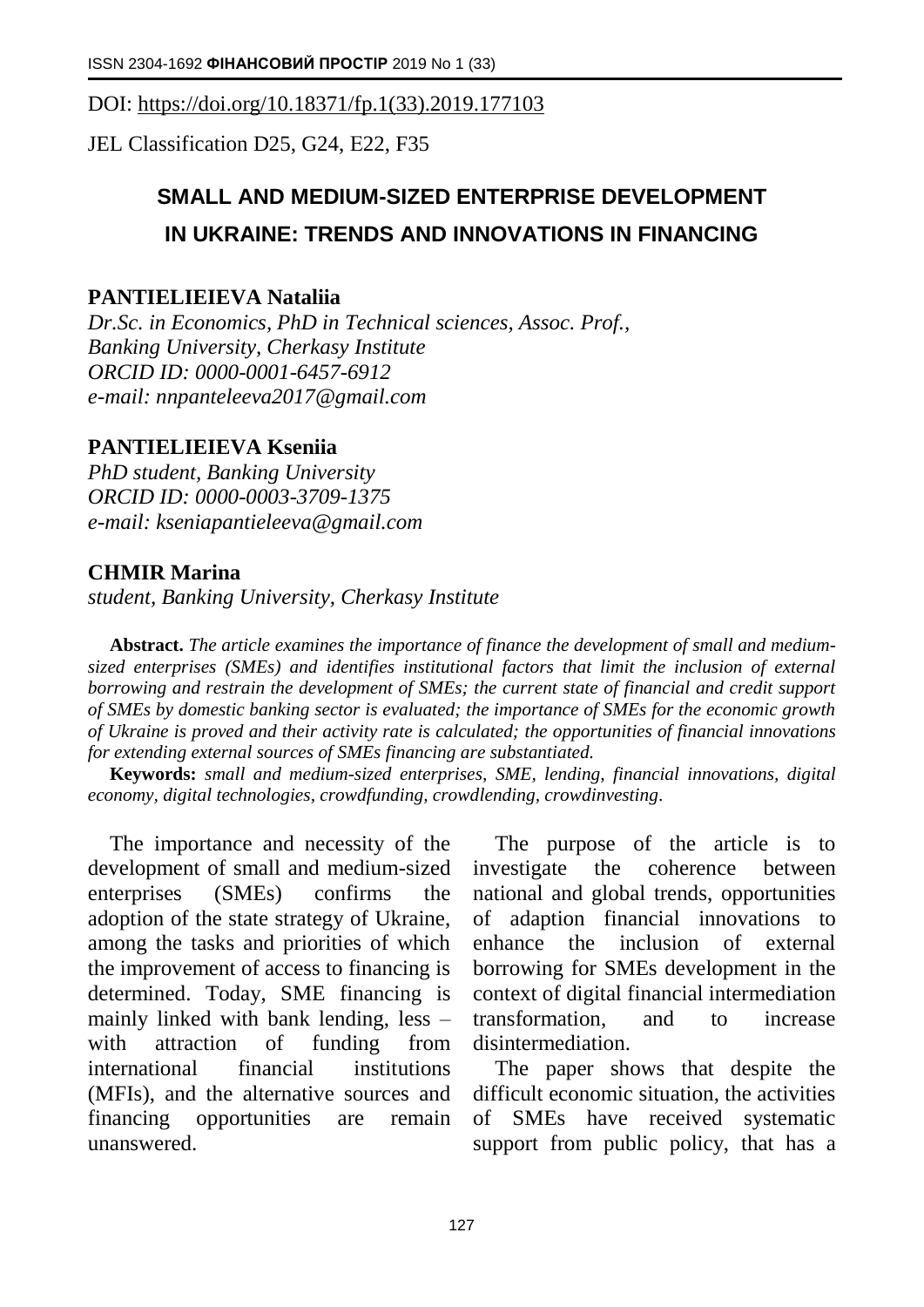positive impact on the economic results of their activities. The sectoral structure of SMEs shows that most dynamically it is developing in agriculture, wholesale and retail trade, transport, warehousing. An assessment of the state of development SME sector in Ukraine by its activity rate has shown that it has been gradually increasing over the last years, but at a rather slow pace. Decrease number of large enterprises, an increase micro-enterprises, the number of employees and a single tax share for small business entities in local budget revenues are the basic prerequisites of nowadays situation. Other factors include the diffusion of innovations in the practice of financing, the activation of special financing programs for SMEs by domestic banks, some specific financing conditions of which is described in the

article. IFIs' opportunities for financing domestic SMEs during 2006-2017 are discussed separately.

The possibilities of crowdtechnologies (crowdfunding, crowdinvestment, crowd-landing) as alternative instruments of SME financing are substantiated.

SMEs have considerable potential to ensure the sustainable development of the national economy, but at the same time, it needs sustained funding, wherefore expected that financial intermediaries introduce new mechanisms, technologies, special instruments and incentives for investment lending. All this combined with a favorable business climate will allow Ukraine to gain economic stability and growth faster.

## *References*

1. Pro skhvalennia Stratehii rozvytku maloho i serednoho pidpryiemnytstva v Ukraini na period do 2020 roku [On Approval of the Strategy for the Development of Small and Medium-Sized Enterprises in Ukraine for the Period up to 2020]. Rozporiadzhennia KM Ukrainy vid 24 travnia 2017 r. # 504-r. Retrieved from http://zakon.rada.gov.ua/laws/show/504-2017-%D1%80 [in Ukrainian].

2. Diialnist pidpryiemstv [Activities of Enterprises]. Ofitsiina storinka Derzhavnoi sluzhby statystyky Ukrainy. URL: http://www.ukrstat.gov.ua/ [in Ukrainian].

3. Ofitsiina statystyka MSP v Ukraini: analiz ta propozytsii shchodo vdoskonalennia [Official Statistics of SMEs in Ukraine: Analysis and Suggestions for Improvement]. Retrieved from http://www.ier.com.ua/files/Projects/2015/LEV/ pp\_SME\_statistics\_2017.pdf [in Ukrainian].

4. Romanenko E.V. (2008). Maloe predprinimatel'stvo v Omskoy oblasti [Small business in the Omsk region]. Rossiyskoe predprinimatel'stvo, 11, 93–96. [in Russian].